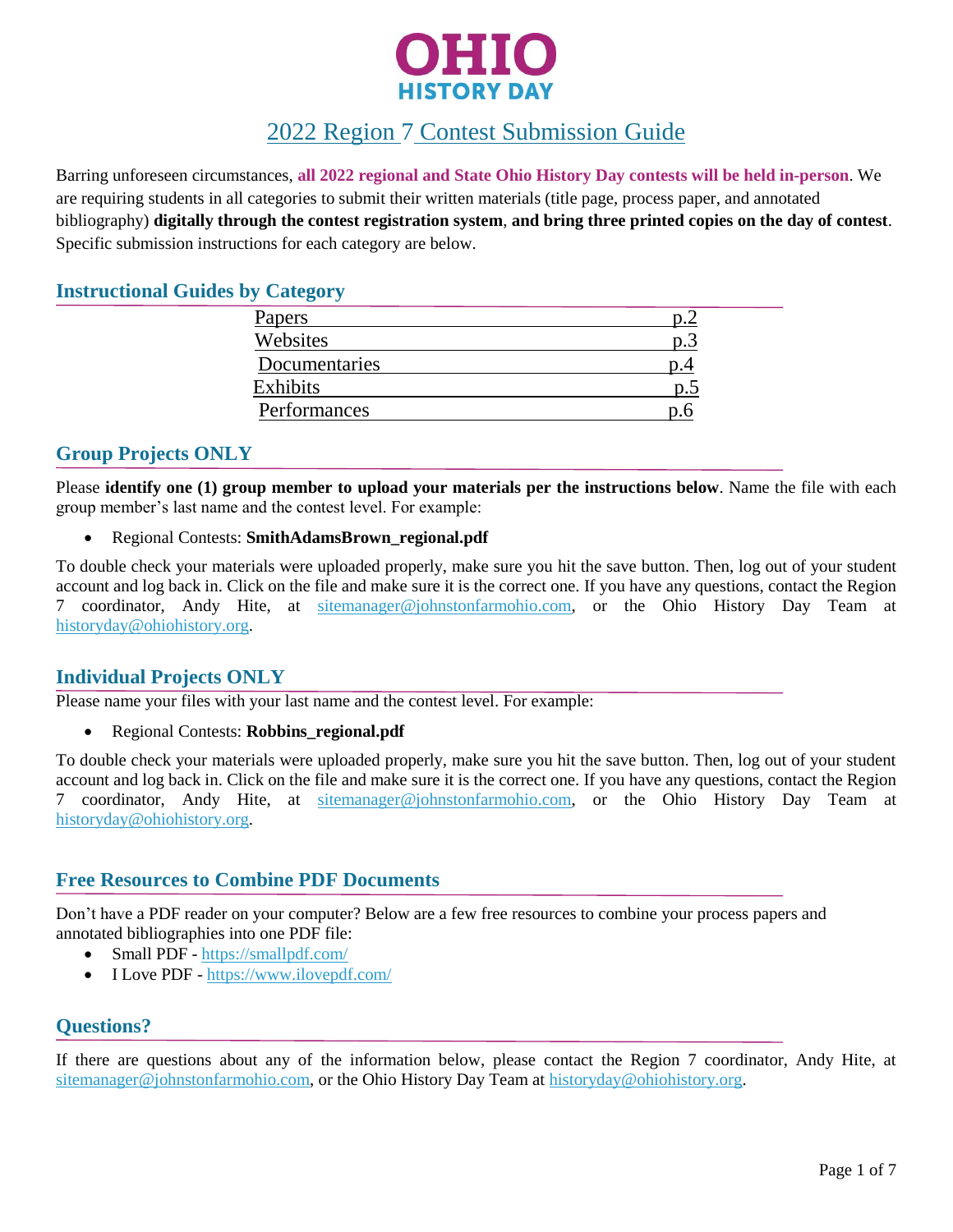

## **Papers**

For the 2022 contest season, students are required to submit all written materials digitally through the contest registration system as well as bring three hard copies the day of contest. Combine all required parts into one document in the following order: **Title Page, Process Paper, Historical Paper and the Annotated Bibliography** at the end.

#### **PROJECT SUBMISSIONS FOR PAPER STUDENTS**

- 1. Create one PDF that includes your title page, process paper, historical paper and annotated bibliography. You can only upload one PDF so it must include all of these components and in this order!
- 2. Go to the Region 7 Contest portal [\(https://oh-rjiafrc.nhd.org/?f=1b17fe87-2cdb-4be2-a1f2-cfc49e2dbda6\)](https://oh-rjiafrc.nhd.org/?f=1b17fe87-2cdb-4be2-a1f2-cfc49e2dbda6) and login to your student profile. Then click "My Profile"

| $\mathbf{\hat{R}}$ Home $\mathbf{\hat{Q}}$ Contest $\mathbf{\hat{r}}$ as Store |                                        | $\mathbf{\hat{V}}$ Help $\mathbf{\underline{P}}$ Test $\mathbf{\hat{V}}$ |  |
|--------------------------------------------------------------------------------|----------------------------------------|--------------------------------------------------------------------------|--|
| My Profile Manager                                                             | My Profile<br><b>G</b> Change Password |                                                                          |  |
| Feel free to update your profile or correct any errors.                        | <b>C</b> Logout                        |                                                                          |  |

3. Go to "**Entry**" tab and upload your PDF file into the **Entry's Paper** field.

| <b>Entry Info</b>        |                                                             |
|--------------------------|-------------------------------------------------------------|
| <b>Entry Id</b>          |                                                             |
| <b>Project Key</b>       | 756ec6df-dcc8-4836-b144-04cbdfd8636b                        |
| Title*                   | No, I don't like Lasagna, and Monday's Aren't Even that Bad |
| Category*                | Paper<br>↘                                                  |
| <b>Description</b>       |                                                             |
|                          |                                                             |
| Judging Time Preference* | Any<br>↘                                                    |
| <b>Entry's Paper:</b>    | $\frac{1}{2}$ Add File                                      |
| <b>Link</b>              | <b>LITIK</b>                                                |
|                          | <b>a</b> Save                                               |

4. Click **Save.** That's it!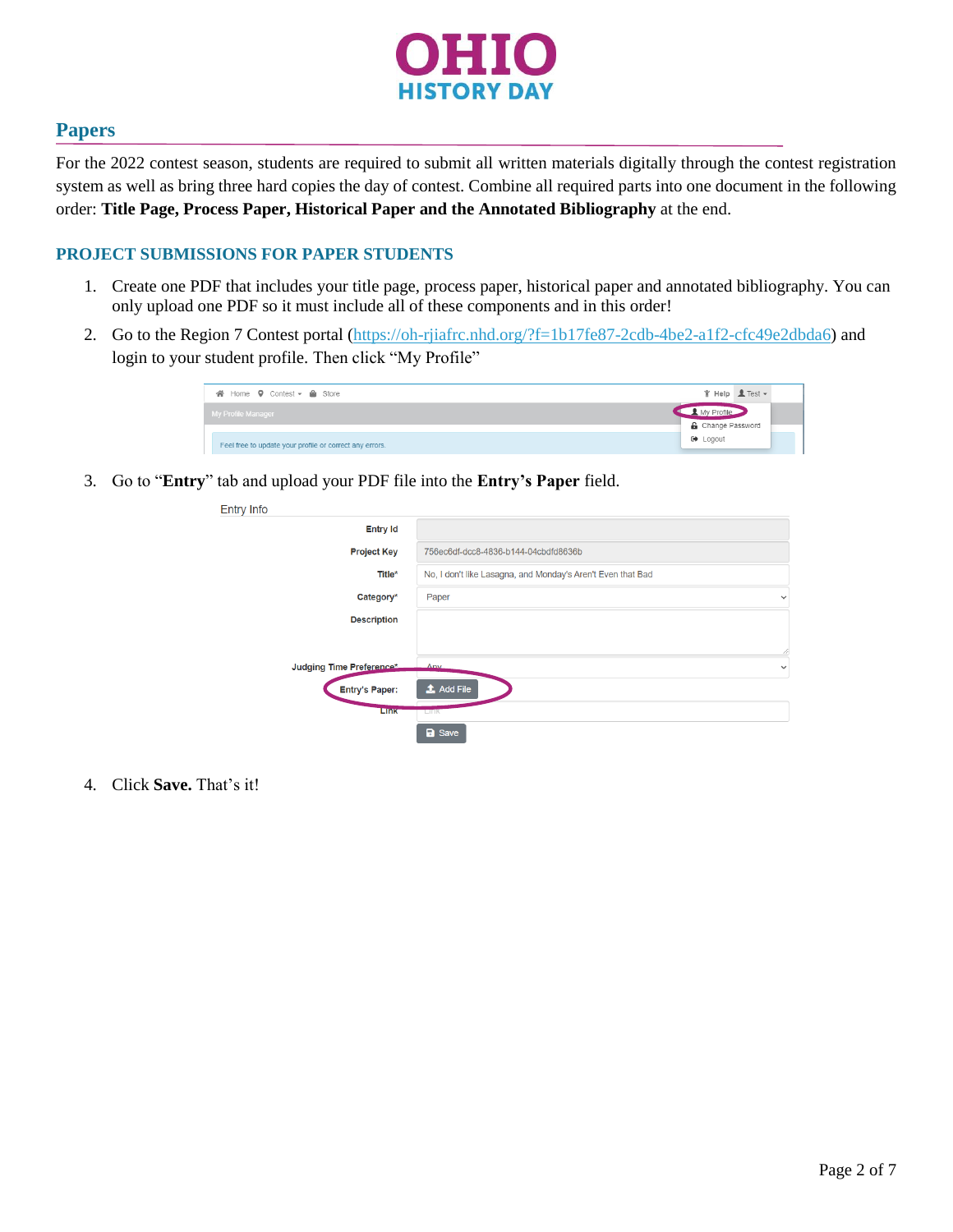

## **Websites**

For more information on creating your website visit the NHDWebCentral guide here**:** [https://website.nhd.org/.](https://website.nhd.org/)

#### **PROJECT SUBMISSIONS FOR WEBSITE STUDENTS**

- 1. Your website must be built in [NHDWebCentral.](https://website.nhd.org/)
- 2. Complete your revisions and click save before the website deadline set by your contest.
- 3. Be sure that your process paper and annotated bibliography are embedded in your website see the contest rule book for more information.
- 4. Go to the Region 7 Contest portal [\(https://oh-rjiafrc.nhd.org/?f=1b17fe87-2cdb-4be2-a1f2-cfc49e2dbda6\)](https://oh-rjiafrc.nhd.org/?f=1b17fe87-2cdb-4be2-a1f2-cfc49e2dbda6) and login to your student profile. Next, click "My Profile" and go to the "**Entry**" tab.
- 5. Double check that your site key is correct in your OHD student profile.

| <b>Entry Info</b>              |                                           |
|--------------------------------|-------------------------------------------|
| <b>Entry Id</b>                |                                           |
| <b>Project Key</b>             | 04942030-006d-48f2-8796-e9b97b65fb05      |
| Title*                         | Always Bring a Coat                       |
| Category*                      | <b>Individual Website</b><br>$\checkmark$ |
| <b>Description</b>             |                                           |
|                                | Ż                                         |
| Judging Time Preference*       | Any<br>$\check{ }$                        |
| <b>NHDWebCentral Site Key:</b> | 12345678                                  |
| Link                           | Link                                      |
|                                | <b>a</b> Save                             |

**Reminder!** Websites are unable to be edited during the contest. They will "freeze" at 11:59 p.m. on the submission deadline and will not "unfreeze" until after the contest award ceremony.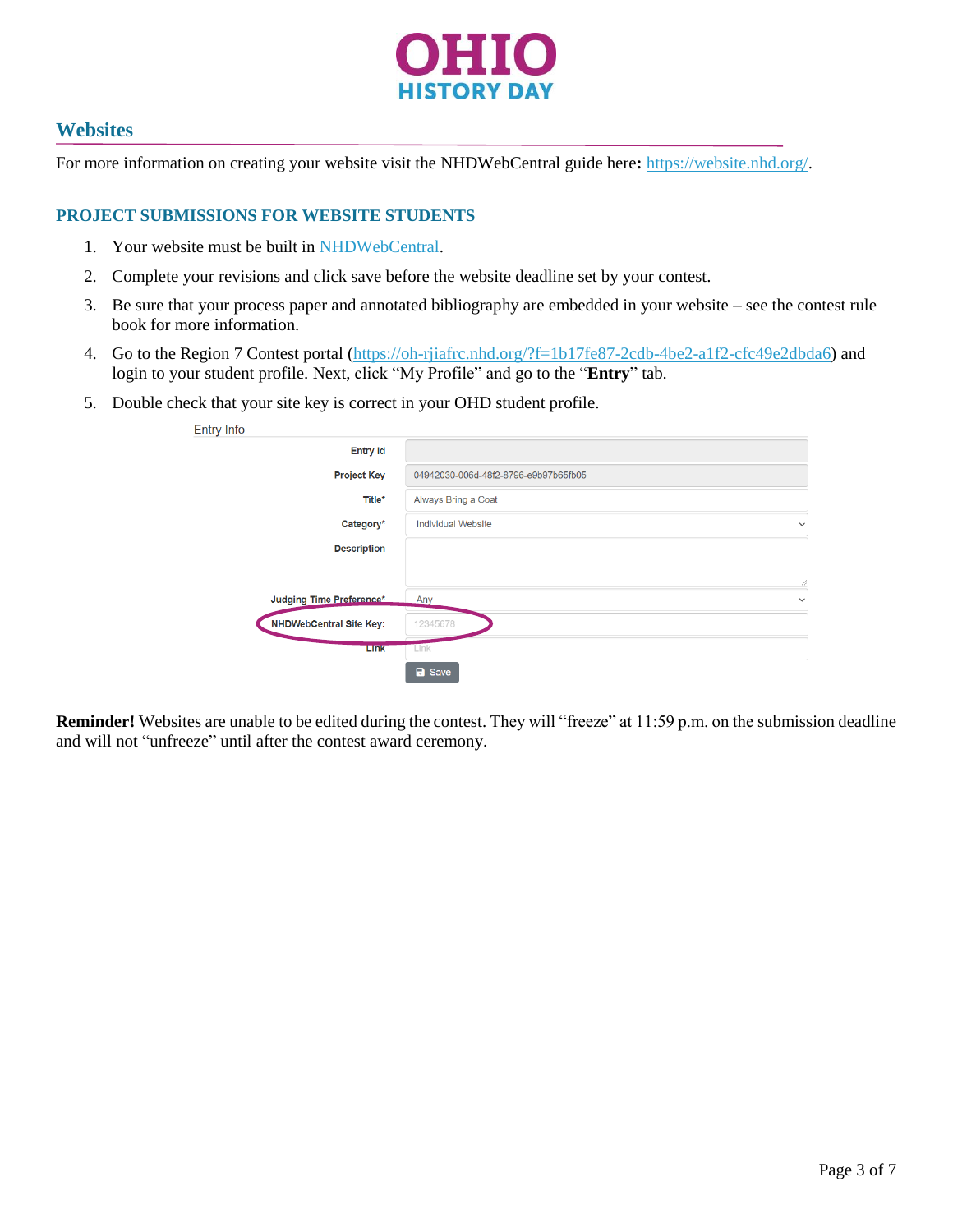

## **Documentary**

Documentary students must upload a shareable .MP4 video file of their final project and all written materials by the contest registration deadline. Make sure to give yourself plenty of time to complete this process – as uploading video files can take a lot of time.

#### **PROJECT SUBMISSIONS FOR DOCUMENTARY STUDENTS**

- 1. Create **one PDF** file that contains your title page, process paper, and annotated bibliography.
- 2. Save your documentary video as an **.MP4** video file and upload to Google Drive, One Drive or DropBox. For more detailed instructions, click [here.](https://drive.google.com/file/d/1weQPlcRcnB4Tlt7EkgzFNo3N00qPCeRW/view?usp=sharing)
	- If you don't have access to one of these shareable drives, please email [srubino@ohiohistory.org](mailto:srubino@ohiohistory.org) *before* your contest deadline so that she can assist.
- 3. Submit your project to the contest:
	- a. Go to the Region 7 Contest portal [\(https://oh-rjiafrc.nhd.org/?f=1b17fe87-2cdb-4be2-a1f2-cfc49e2dbda6\)](https://oh-rjiafrc.nhd.org/?f=1b17fe87-2cdb-4be2-a1f2-cfc49e2dbda6) and login to your student profile.
	- b. Then click "My Profile" and the "**Entry"** tab.
	- c. Next, upload your PDF file into the **Entry's Paper** field and paste your project link into the **Link** field.

| <b>Entry Info</b>        |                                                        |              |
|--------------------------|--------------------------------------------------------|--------------|
| <b>Entry Id</b>          |                                                        |              |
| <b>Project Key</b>       | 7a634513-c610-49a3-8fca-c1e6950c3cd2                   |              |
| Title*                   | Lemonade: How Beyonce once again changed music forever |              |
| Category*                | <b>Individual Documentary</b>                          | $\checkmark$ |
| <b>Description</b>       |                                                        |              |
|                          |                                                        | Î.           |
| Judging Time Preference* | Any                                                    | $\checkmark$ |
| <b>Entry's Paper:</b>    | $\bullet$ Add File                                     |              |
| Link                     | Link                                                   |              |
|                          | <b>a</b> Save                                          |              |

4. Click **Save.** That's it!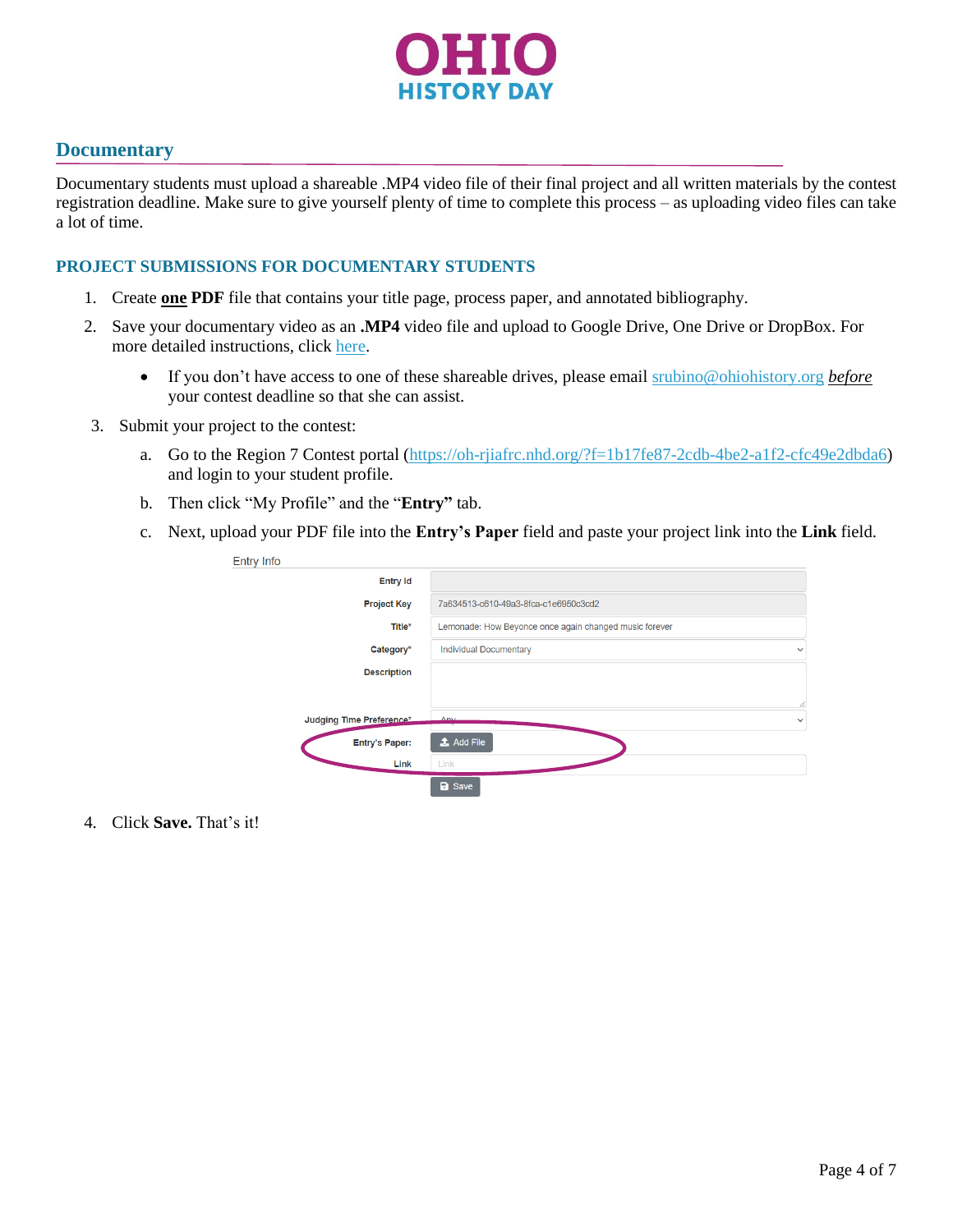

# **Exhibits**

All exhibit participants are required to create a **physical** exhibit for all Regional and the State Ohio History Day contests. **We also ask that you take photos of your exhibit and organize them into a slide show as a backup in the event that the contest is not able to be held in-person as planned.** 

## **BACKUP PROJECT SUBMISSION FOR EXHIBIT STUDENTS**

- 1. Create a set of slides that include the following:
	- Full photo of the exhibit
	- Photographed sections of the exhibit with accompanying text
	- Links to any media used

You MUST use one of these two template options to submit your exhibit. **Students may not add additional slides.** More detailed instructions are on the first page of either slide template.

- **Google Slides Template:**  [https://docs.google.com/presentation/d/1d7I30ZxW3jxiLKSImDdmIzD5OFY\\_SqvQqNoWJnffnsw/templ](https://docs.google.com/presentation/d/1d7I30ZxW3jxiLKSImDdmIzD5OFY_SqvQqNoWJnffnsw/template/preview) [ate/preview](https://docs.google.com/presentation/d/1d7I30ZxW3jxiLKSImDdmIzD5OFY_SqvQqNoWJnffnsw/template/preview)
- **PowerPoint Template** <https://drive.google.com/file/d/14LkQ6mav8kMw8gtXuH9wC3LUWjFAC0dS/view?usp=sharing>

View a sample project submitted through one of these templates here: <https://drive.google.com/file/d/1F3xQQ2H45It5IQZpJWNuaTBCw4dL7WWq/view>

- 2. Combine your slides and required paperwork, and save as one PDF. The final PDF document order must be the **title page, process paper, annotated bibliography, exhibit template**. To learn how to combine PDF documents, click [here.](https://www.youtube.com/watch?v=VunwovyV0dI&feature=youtu.be)
- 3. Go to the Region 7 Contest portal [\(https://oh-rjiafrc.nhd.org/?f=1b17fe87-2cdb-4be2-a1f2-cfc49e2dbda6\)](https://oh-rjiafrc.nhd.org/?f=1b17fe87-2cdb-4be2-a1f2-cfc49e2dbda6) and login to your student profile.
- 4. Then click "My Profile" and go to the "**Entry"** tab. Next, upload your PDF file into the **Entry's Paper** upload file field.

| <b>Entry Info</b>               |                                                             |              |
|---------------------------------|-------------------------------------------------------------|--------------|
| <b>Entry Id</b>                 |                                                             |              |
| <b>Project Key</b>              | 756ec6df-dcc8-4836-b144-04cbdfd8636b                        |              |
| Title*                          | No, I don't like Lasagna, and Monday's Aren't Even that Bad |              |
| Category*                       | <b>Group Exhibit</b>                                        | $\checkmark$ |
|                                 | Will this be a Team Project<br>$\blacktriangledown$         |              |
| <b>Description</b>              |                                                             |              |
|                                 |                                                             | 11           |
| <b>Judging Time Preference:</b> |                                                             | $\check{ }$  |
| <b>Entry's Paper:</b>           | $\triangle$ Add File                                        |              |
| Link                            | Link                                                        |              |
|                                 | <b>a</b> Save                                               |              |

5. Click **Save.** That's it!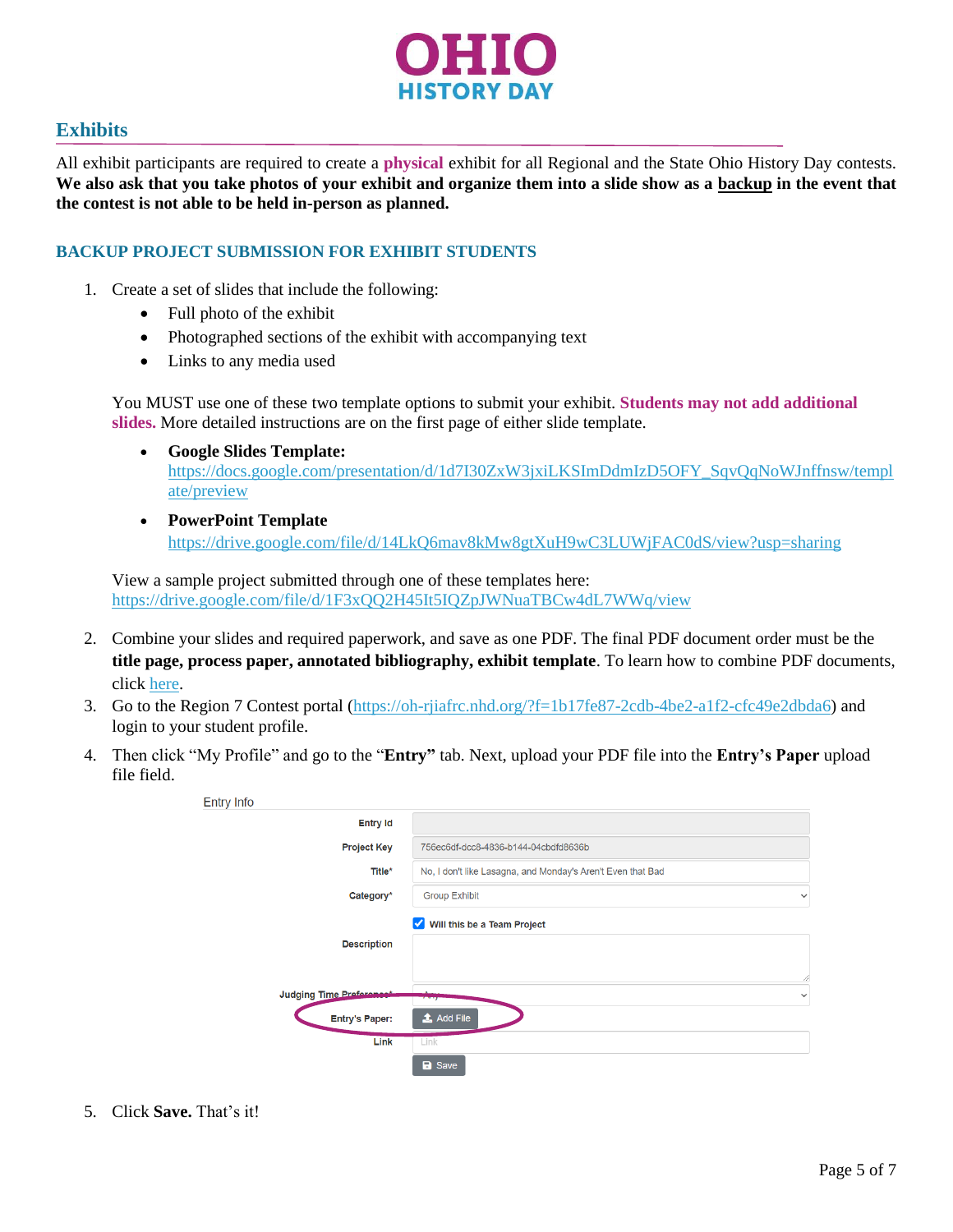

## **Performance**

All performances will take place live at the in-person contests**.** Students must **submit a recording** of your performance along with required written materials before the contest submission deadline. **This recording will act solely as a backup and will not be used for judging purposes if the contests are held in-person as planned.**

#### **Guidelines for Performance Backup Recording**

Students have two options for recording their performance:

- the traditional way using a camera or phone
- using an online conferencing platform such as Google Meet, Zoom, and Microsoft Teams.

These platforms are only recommendations. Students are free to use any platform their educator/project advisor deems appropriate. Here are the requirements and notes for both options:

- **Background and Props:** Only use backgrounds and props that you would intentionally have or bring for a live performance at an on-site contest**. Digital effects are not permitted unless they could be done during a live performance**. Most contest settings for performances will have a plain wall or curtain. For your performance, use a plain background or one that you create instead of recording your performance in front of a decorated room in your home or a green screen to which you can add images later. Those settings would not be possible at an on-site contest.
- **Audio or Other Media:** Any audio recordings, music, or media should be present in the recording as a part of the performance. Audio cannot be added after recording.
- **Set-up and Break-down:** It is not necessary to record the 5 minutes of set-up/break-down allotted for your performance.
- **No Editing Allowed:** Students must record performances in one continuous take regardless of the filming platform – camera vs. online platform. **Participants are not allowed to edit multiple clips together.**
- **Reasonable Help:** A teacher or family member may assist with recording a performance.
- **Make sure the performance volume is clear:** Viewers need to be able to understand what is being said.

#### **BACK UP RECORDING SUBMISSION FOR PERFORMANCE STUDENTS**

- 1. Create **one PDF** file that contains your Title Page, Process Paper, and Annotated Bibliography it must be in this order!
- 2. Save your performance video as an **.MP4** video file and upload to Google Drive, One Drive or DropBox. For more instructions, click [here.](https://drive.google.com/file/d/1weQPlcRcnB4Tlt7EkgzFNo3N00qPCeRW/view?usp=sharing)
	- If you don't have access to one of these shareable drives, please email [srubino@ohiohistory.org](mailto:srubino@ohiohistory.org) *before* your contest deadline so that she can assist.
- 3. Submit your project to the contest:
	- Go to the Region 7 Contest portal [\(https://oh-rjiafrc.nhd.org/?f=1b17fe87-2cdb-4be2-a1f2-cfc49e2dbda6\)](https://oh-rjiafrc.nhd.org/?f=1b17fe87-2cdb-4be2-a1f2-cfc49e2dbda6) and login to your student profile.
	- Then click "My Profile" and go to the "**Entry"** tab.
	- Next, upload your PDF file into the **Entry's Paper** field and paste your link to your recorded performance into the **Link** field.